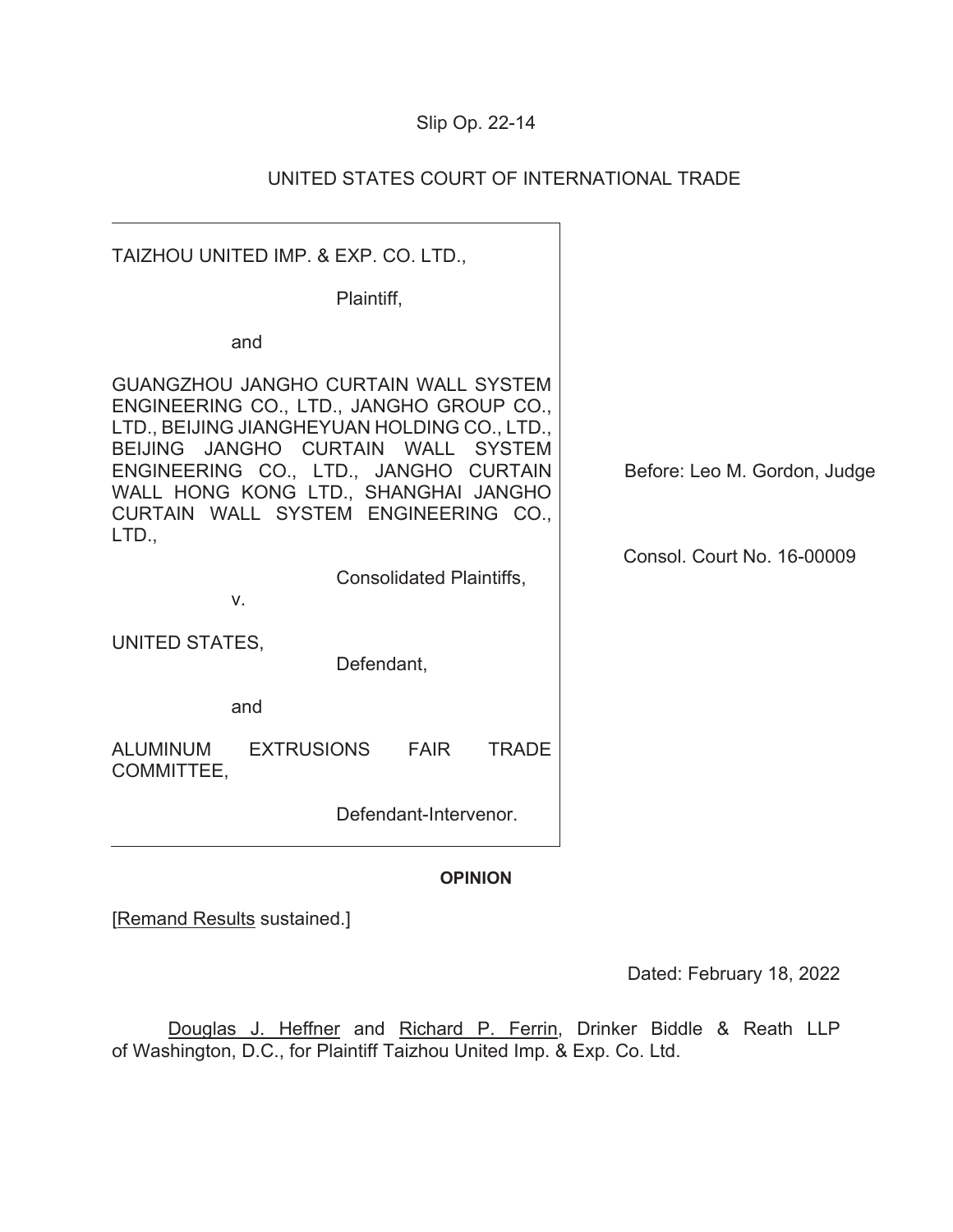J. Kevin Horgan, Alexandra H. Salzman, Gregory S. Menegaz, and John J. Kenkel, deKieffer & Horgan, PLLC of Washington, D.C., for Consolidated Plaintiffs Guangzhou

Jangho Curtain Wall System Engineering Co., Ltd., Jangho Group Co., Ltd., Beijing Jiangheyuan Holding Co., Ltd., Beijing Jangho Curtain Wall System Engineering Co., Ltd., Jangho Curtain Wall Hong Kong Ltd. and Shanghai Jangho Curtain Wall System Engineering Co., Ltd.

Douglas G. Edelschick, Senior Trial Counsel, Commercial Litigation Branch, Civil Division, U.S. Department of Justice of Washington, D.C., for Defendant United States. With him on the brief were Brian M. Boynton, Acting Assistant Attorney General, Jeanne E. Davidson, Director, and Reginald T. Blades Jr., Assistant Director. Of counsel on the brief was Kirrin Hough, Attorney, U.S. Department of Commerce, Office of the Chief Counsel for Trade Enforcement and Compliance of Washington, D.C.

Alan H. Price, Robert E. DeFrancesco, III, and Elizabeth S. Lee, Wiley Rein LLP of Washington, D.C., for Defendant-Intervenors Aluminum Extrusions Fair Trade Committee.

Gordon, Judge: This action involves the final results of the 2013 administrative review conducted by the U.S. Department of Commerce ("Commerce") of the countervailing duty ("CVD") order on aluminum extrusions from the People's Republic of China. See Aluminum Extrusions From the People's Republic of China, 80 Fed. Reg. 77,325 (Dep't of Commerce Dec. 14, 2015) ("Final Results"), and the accompanying Issues and Decision Memorandum, C-570-968 (Dep't of Commerce Dec. 7, 2015), available at https://enforcement.trade.gov/frn/summary/prc/2015-31425-1.pdf ("Decision Memorandum"); see also Aluminum Extrusions from the People's Republic of China, 76 Fed. Reg. 30,653 (Dep't of Commerce May 26, 2011) ("CVD Order"). Plaintiff Taizhou United Imp. & Exp. Co. Ltd., along with Consolidated Plaintiffs Guangzhou Jangho Curtain Wall System Engineering Co., Ltd., Jangho Group Co., Ltd., Beijing Jiangheyuan Holding Co., Ltd., Beijing Jangho Curtain Wall System Engineering Co., Ltd., Jangho Curtain Wall Hong Kong Ltd. and Shanghai Jangho Curtain Wall System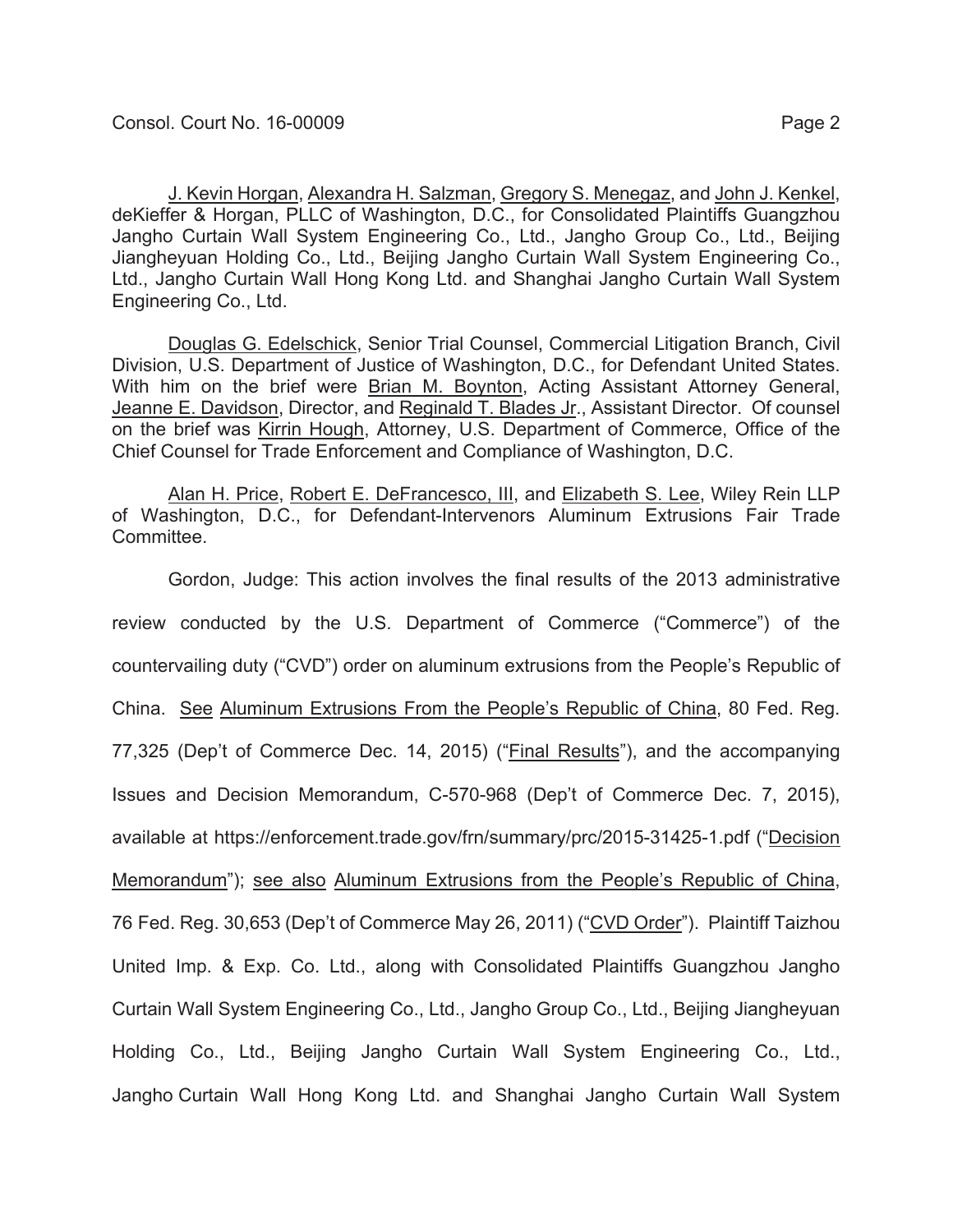Engineering Co., Ltd. (collectively "Jangho"), challenged various aspects of Commerce's determinations in the Final Results.

The court presumes familiarity with the history of this action. See Taizhou United Imp. & Exp. Co. v. United States, 44 CIT \_\_\_, 475 F. Supp. 3d 1305 (2020) ("Taizhou I"); see also Remand Results at 2–5 (explaining history of case); Shenyang Yuanda Aluminum Eng'g Co. v. United States, 41 CIT . 279 F. Supp. 3d 1209 (2017), aff'd, 918 F.3d 1355 (Fed. Cir. 2019) (affirming Commerce's determination that curtain wall units imported under contract for an entire curtain wall are subject to the CVD Order); Shenyang Yuanda Aluminum Industry Eng'g Co. v. United States, 38 CIT . 961 F. Supp. 2d 1291 (2014), aff'd, 776 F.3d 1351, 1358 (Fed. Cir. 2015) (affirming Commerce's determination that parts of curtain wall units are subject to the CVD Order); Antidumping Duty and Countervailing Duty Orders on Aluminum Extrusions from the People's Republic of China (Dep't of Commerce Mar. 27, 2014) (final scope ruling on curtain wall units produced and imported as part of contract to supply curtain wall), available at https://enforcement.trade.gov/download/prc-ae/scope/38-curtain-wall-units-7apr14.pdf. In Taizhou I, the court sustained the Final Results as to almost all of the issues raised by Plaintiffs; however, the court remanded Commerce's determinations to countervail subsidized purchases of glass and aluminum extrusions for further explanation and reconsideration. Id.

Before the court are Commerce's Final Results of Redetermination Pursuant to Court Remand, ECF No. 103 ("Remand Results"), filed pursuant to Taizhou I. On remand, Commerce "continue[d] to find that the provision of glass and aluminum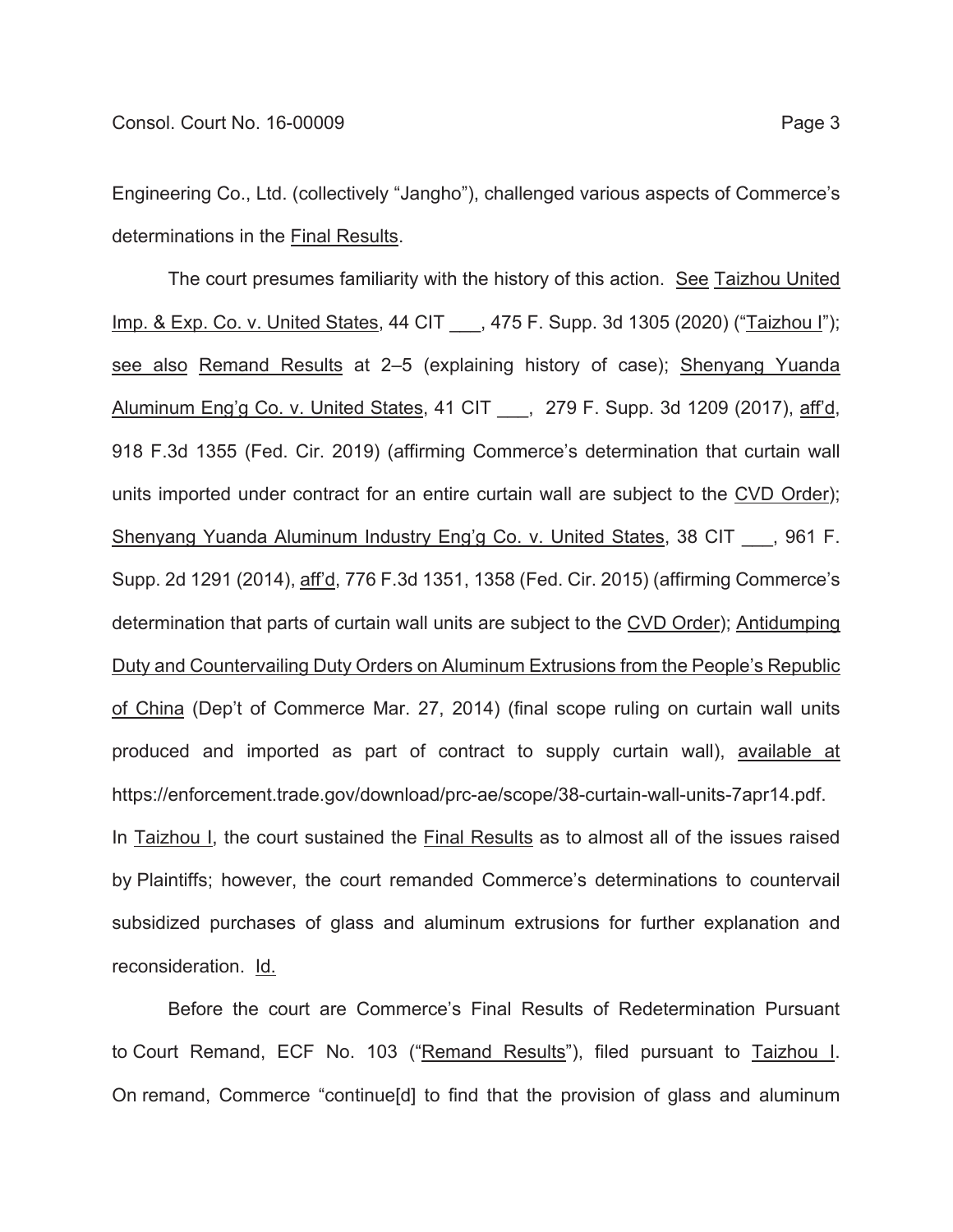extrusions for less than adequate remuneration ("LTAR") are countervailable."

See Remand Results at 2. Plaintiffs now challenge just Commerce's determination to continue to countervail subsidized glass purchases for LTAR. See Consolidated Plaintiffs' Comments on Remand Redetermination, ECF No. 109 ("Jangho Comments"); Plaintiff's Comments in Opp'n to Remand Results, ECF No. 110 (incorporating Jangho's Comments by reference); see also Defendant's Corrected Response to Comments on Remand Redetermination, ECF No. 117 ("Def.'s Resp."); Defendant-Intervenor's Response Comments on Remand Redetermination, ECF No. 114. The court has jurisdiction pursuant to Section 516A(a)(2)(B)(iii) of the Tariff Act of 1930, as amended, 19 U.S.C. § 1516a(a)(2)(B)(iii)1, and 28 U.S.C. § 1581(c) (2018). For the reasons set forth below, the court sustains the Remand Results.

#### **I. Standard of Review**

The court sustains Commerce's "determinations, findings, or conclusions" unless they are "unsupported by substantial evidence on the record, or otherwise not in accordance with law." 19 U.S.C. § 1516a(b)(1)(B)(i). More specifically, when reviewing agency determinations, findings, or conclusions for substantial evidence, the court assesses whether the agency action is reasonable given the record as a whole. Nippon Steel Corp. v. United States, 458 F.3d 1345, 1350–51 (Fed. Cir. 2006). Substantial evidence has been described as "such relevant evidence as a reasonable mind might accept as adequate to support a conclusion." DuPont Teijin Films USA v. United States,

<sup>&</sup>lt;sup>1</sup> Further citations to the Tariff Act of 1930, as amended, are to the relevant provisions of Title 19 of the U.S. Code, 2018 edition.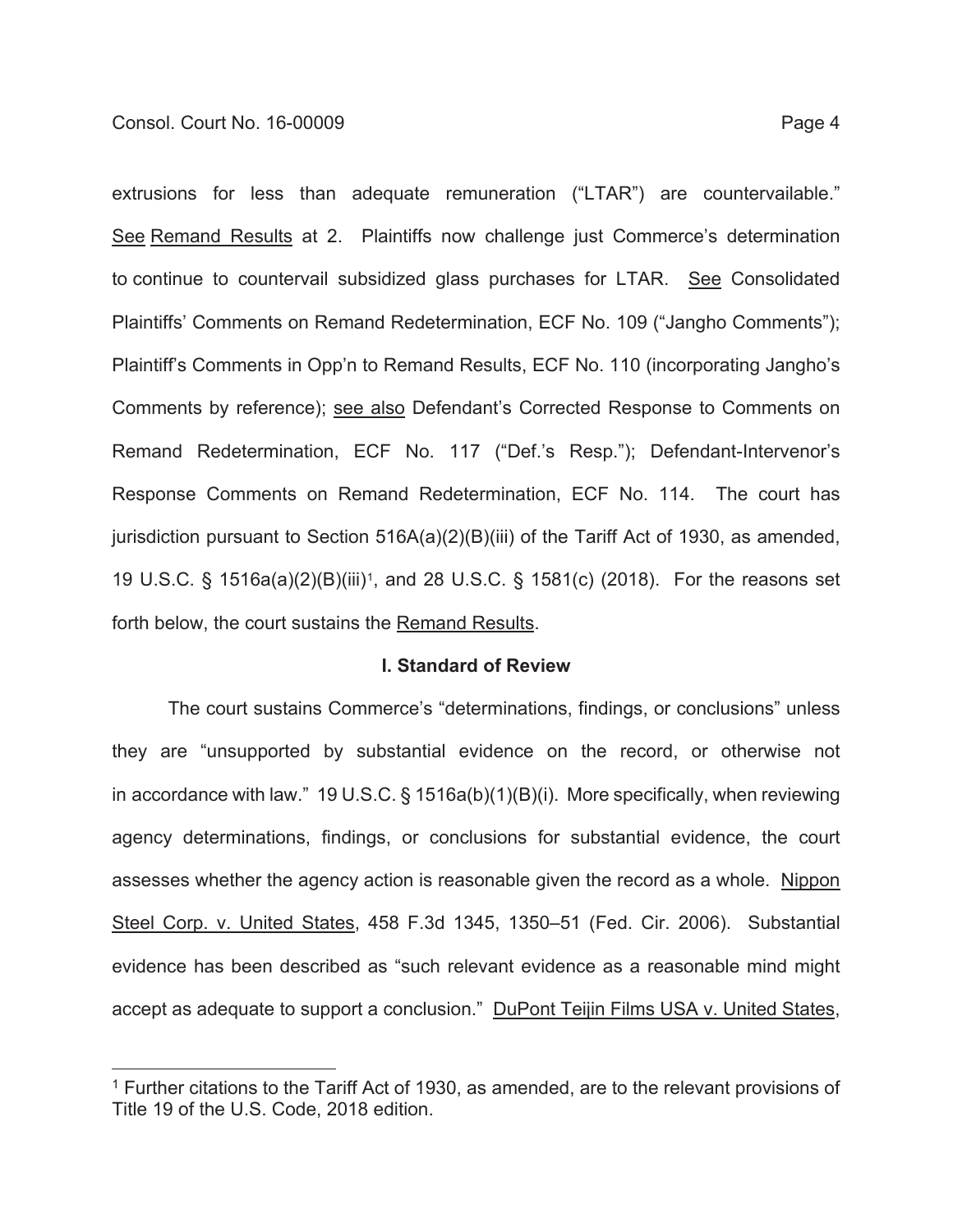407 F.3d 1211, 1215 (Fed. Cir. 2005) (quoting Consol. Edison Co. v. NLRB, 305 U.S. 197, 229 (1938)). Substantial evidence has also been described as "something less than the weight of the evidence, and the possibility of drawing two inconsistent conclusions from the evidence does not prevent an administrative agency's finding from being supported by substantial evidence." Consolo v. Fed. Mar. Comm'n, 383 U.S. 607, 620 (1966). Fundamentally, though, "substantial evidence" is best understood as a word formula connoting reasonableness review. 3 Charles H. Koch, Jr. Administrative Law and Practice § 9.24[1] (3d ed. 2021). Therefore, when addressing a substantial evidence issue raised by a party, the court analyzes whether the challenged agency action "was reasonable given the circumstances presented by the whole record." 8A West's Fed. Forms, National Courts § 3.6 (5th ed. 2021).

#### **II. Discussion**

A subsidy is countervailable if: (1) a government or public authority has provided a financial contribution; (2) a benefit is thereby conferred upon the recipient of the financial contribution; and (3) the subsidy is specific to a foreign enterprise or foreign industry, or a group of such enterprises or industries. 19 U.S.C. § 1677(5). "A benefit shall normally be treated as conferred" to the recipient where goods or services are provided to the foreign manufacturer or producer of the subject merchandise for LTAR. See 19 U.S.C. § 1677(5)(E)(iv); see also 19 C.F.R. § 351.511(a)(1). Commerce "normally will consider a benefit to be conferred where a firm pays less for its inputs (e.g., money, a good, or a service) than it otherwise would pay in the absence of the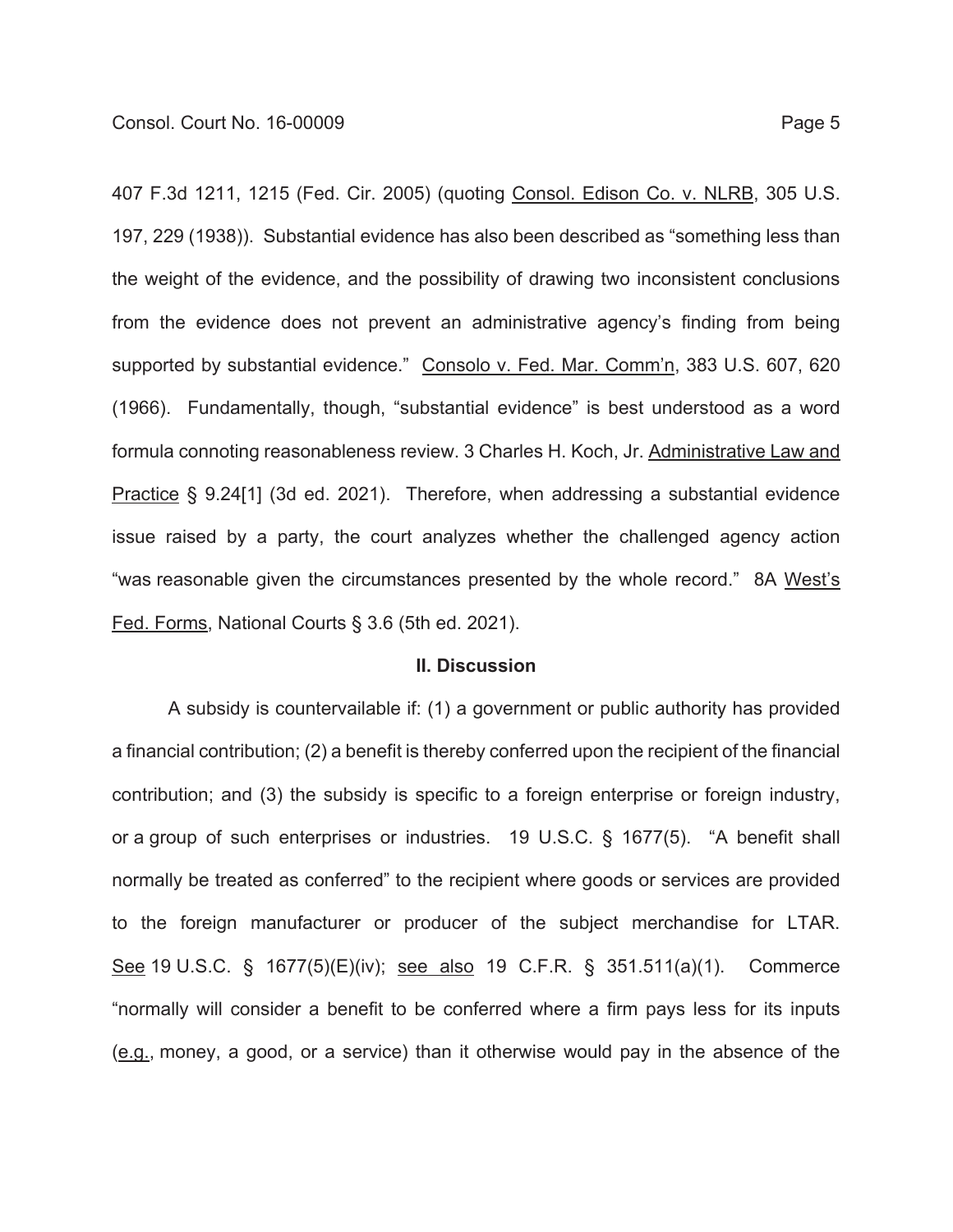government program or receives more revenues than it otherwise would earn." See 19 C.F.R. § 351.503(b)(1).

### **A. Glass Inputs**

## **1. Proceedings Below**

In the underlying administrative review, Commerce found that "glass is an input used in the manufacture of subject merchandise," and "accordingly, benefits arising from the provision of glass for LTAR are [countervailable as those benefits are] not tied to non-subject merchandise." See Decision Memorandum at 97-98. Commerce disagreed with Plaintiffs that Commerce's decision to countervail glass violated language in the CVD Order that excluded "non-aluminum extrusion components of subassemblies." Id. Rather, Commerce found that Plaintiffs' reliance on the exclusionary language was misplaced:

> Regardless of the Jangho Companies' and the GOC's arguments with respect to that language of the scope, this does not affect our ability to countervail glass for LTAR. As discussed, curtain wall units are subject merchandise and the inputs at issue are used in the production of subject merchandise. Thus, there is no basis to make a finding that the subsidy benefits for glass are tied to non-subject merchandise. In light of the foregoing, we find it is thus appropriate for the Department to continue to countervail the glass for LTAR program.

Id.

In reviewing Commerce's treatment of glass, the court stated that it could not understand how Commerce could reconcile its conclusion that "a curtain wall unit is subject merchandise, inclusive of aluminum extrusions, glass, and all other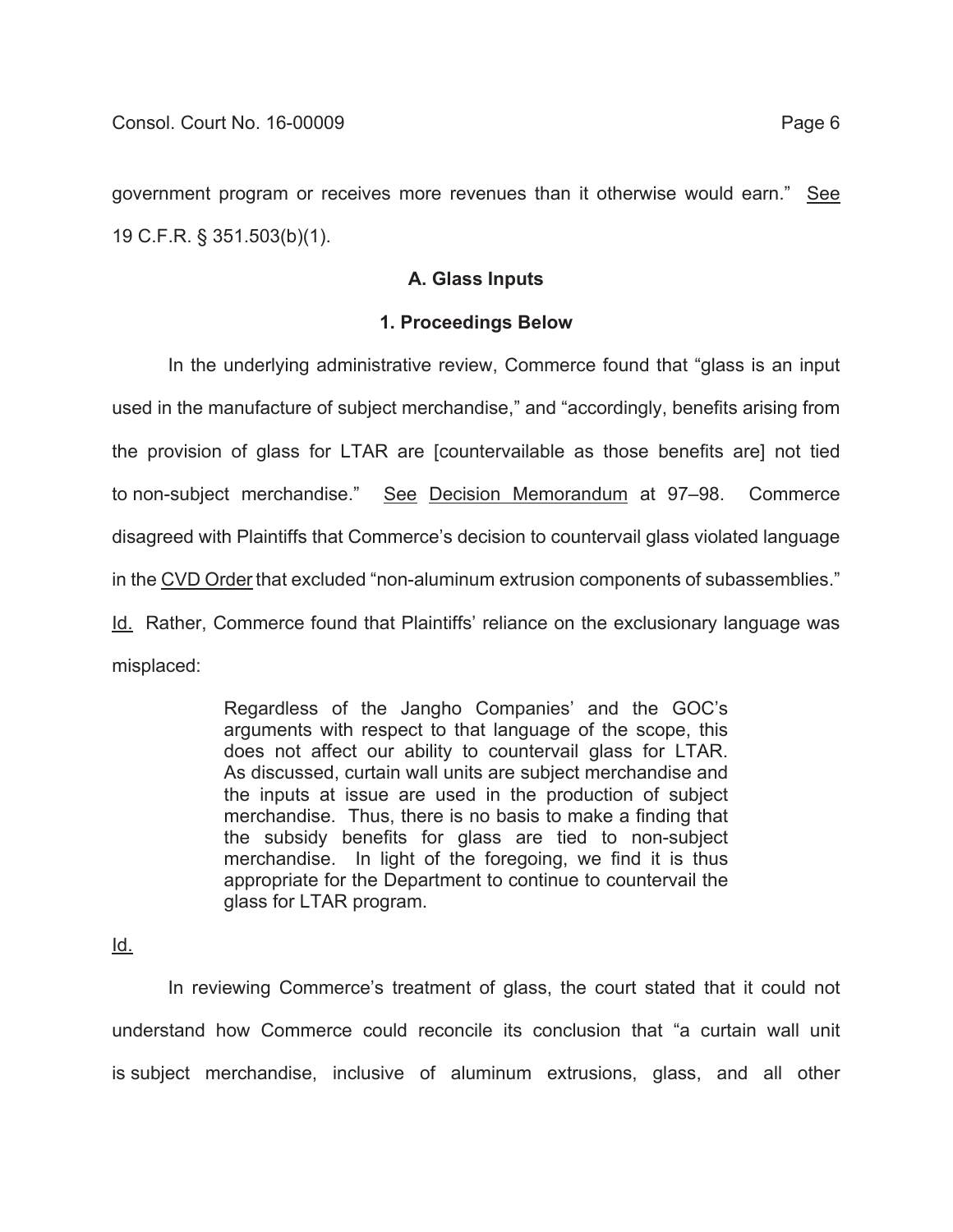components" with the plain language of the CVD Order. See Taizhou I, 44 CIT at 475 F. Supp. 3d at 1310–11. Commerce's unclear references to its "tying" practice and how it applied its tying analysis in the underlying administrative review led the court to remand this issue. The court held that "the scope of the order covers aluminum extrusions, not glass, and the CVD Order expressly excludes the nonaluminum extrusion components of subassemblies like curtain wall units." See Taizhou I, 44 CIT at \_\_\_, 475 F. Supp. 3d at 1311. The court thus concluded that "[i]t is therefore arbitrary to conclude the glass is subject merchandise," and directed that "Commerce must abide by the clear scope language." Id.

On remand, Plaintiffs again focused on the plain language of the CVD Order excluding non-aluminum extrusion inputs, like glass, from the scope of the order, regardless of whether the input is subsidized. Plaintiffs maintained that subsidized purchases of glass should be excluded from Commerce's benefits analysis and the resulting calculus of the net subsidy rate. Commerce disagreed, stating that its benefits analysis, and thus the net subsidy rate, is to reflect any benefit received on any input obtained for LTAR regardless of what the respondent company does with the subsidy, unless such company demonstrates that the subsidy is not tied to the subject merchandise. See Remand Results at 7-11. Commerce further explained that the exclusionary language in the CVD Order is given effect when U.S. Customs and Border Protection ("CBP") assesses respondents' duty liability "solely on the value of the aluminum extrusion components included in the curtain wall unit, exclusive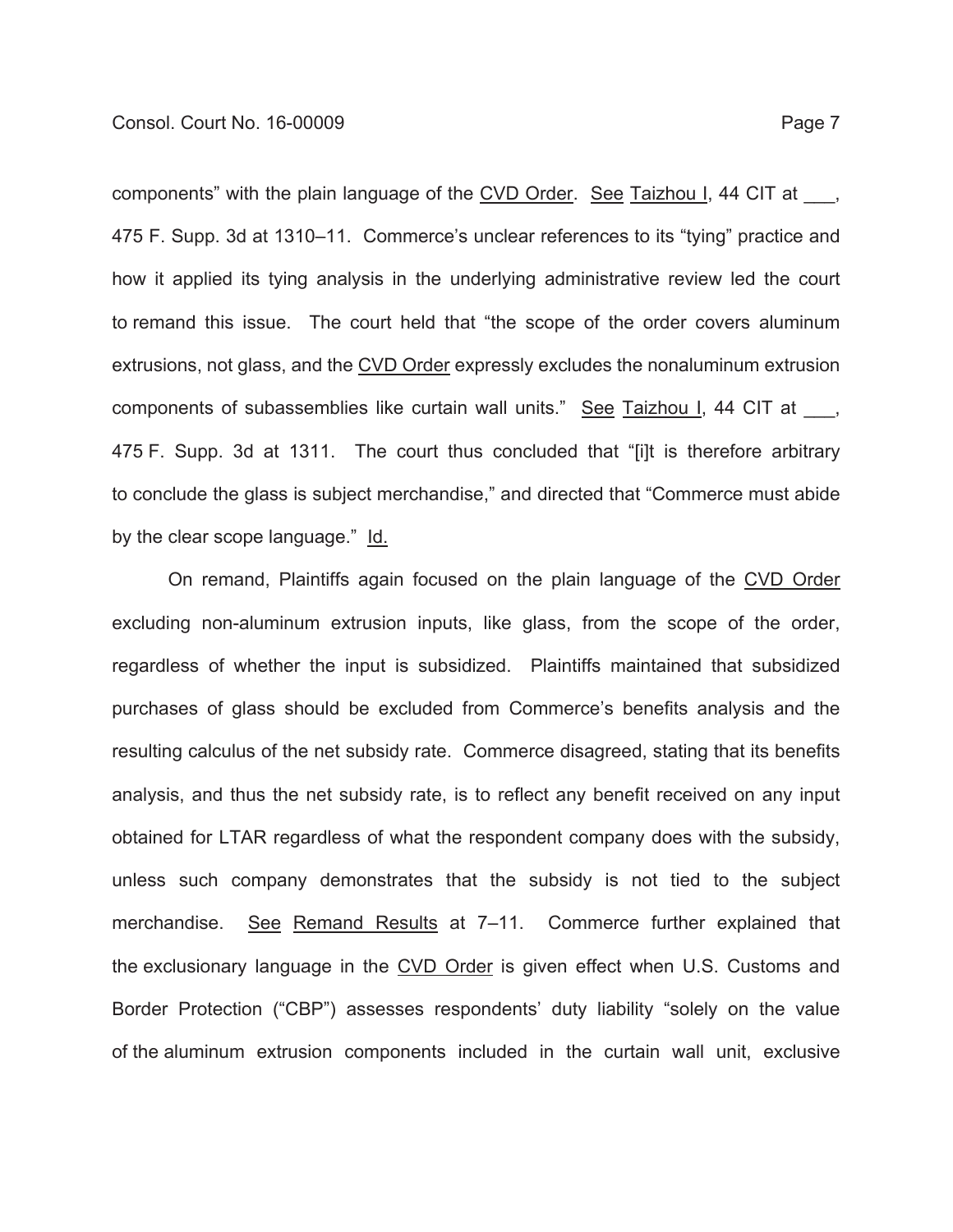of the value of the glass and any other non-aluminum extrusion[] components, when the respective values and necessary information are reported to CBP." Id. at 12.

Commerce recognized that the articulation of its rationale in the Decision Memorandum may have been "somewhat confusing." Id. at 7 (quoting, with emphasis, Decision Memorandum statement that "benefits arising from the provision of glass for LTAR are not tied to non-subject merchandise"). Commerce clarified that its "benefit analysis examines whether the respondent company has been provided a subsidy that confers a benefit to the company, not whether the benefit can be shown to flow directly to its production of subject merchandise." Id. at 8. Commerce noted that it is authorized to find a countervailable subsidy from the government provision of any good for LTAR that results in a benefit to the recipient company. Id. at 8–9 (quoting, with emphasis, the Preamble to Countervailing Duties; Final Rule, 63 Fed. Reg. 65,348 (Dep't of Commerce Nov. 25, 1998) ("[W]hen we talk about input costs in the context of the definition of benefit, we are not referring to cost of production in a strict accounting sense. Nor are we referring exclusively to inputs into subject merchandise. Instead, we intend the term 'input' to extend broadly to any input into a firm that produces subject merchandise.")). Commerce explained that it has relied on this guidance in prior matters where it has found "that inputs obtained for LTAR could be countervailed, even when the inputs were not used in the production of the subject merchandise." See Remand Results at 9 (noting that governing statutes and regulations do not contain limiting language and "do not require that the goods provided for LTAR be used, exclusively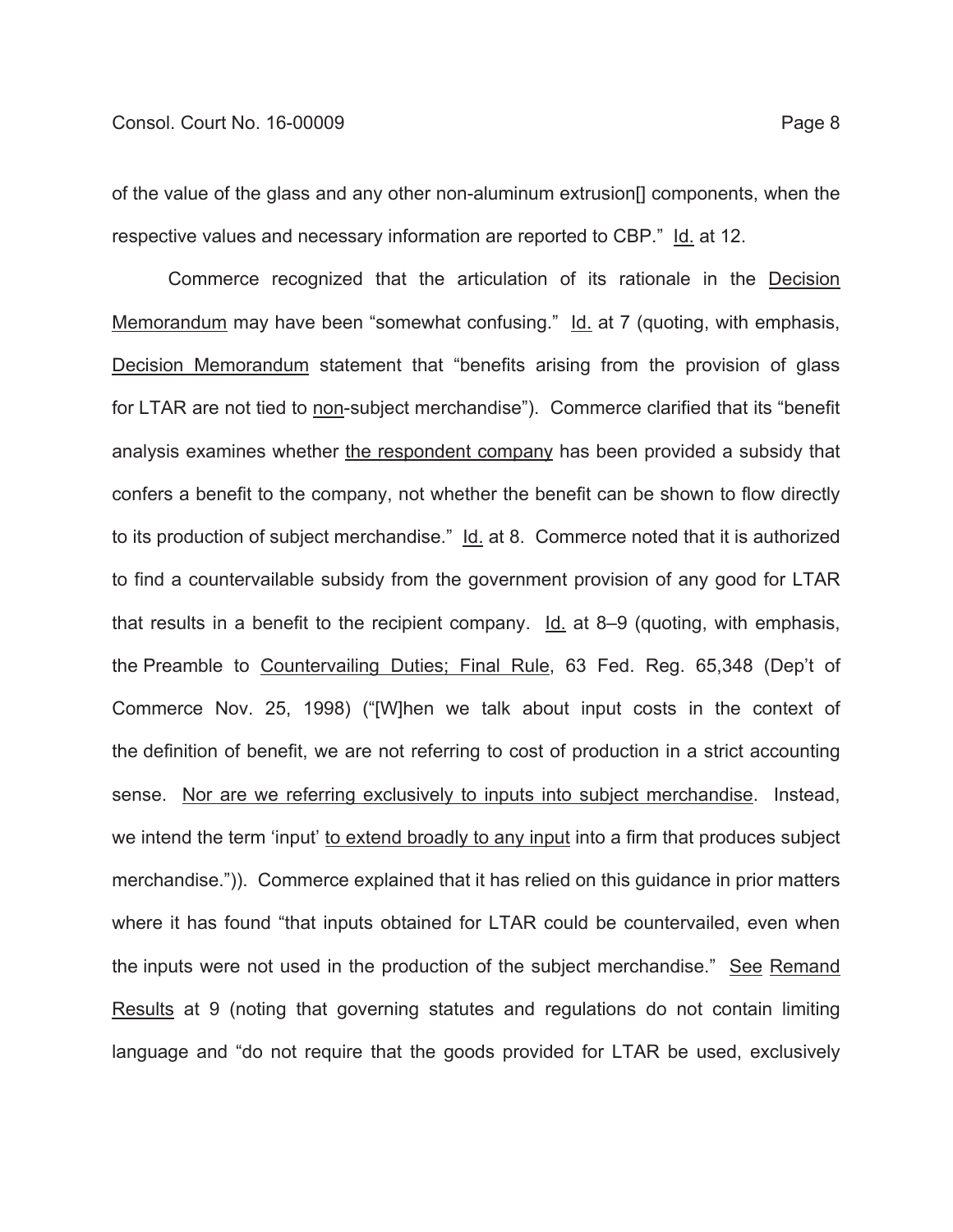or otherwise, in the production of subject merchandise; they merely refer to those goods that are provided for LTAR to the producer of the subject merchandise").

Commerce went on to note that its explanation in the Decision Memorandum reflected its analysis of whether to apply the exception to not countervail subsidies demonstrably tied to the production or sale of particular non-subject merchandise. Id. at 10. It appears that Commerce initially focused on the fact that glass is an input used in the manufacture of subject merchandise and is therefore countervailable because the benefits derived from the purchase of glass for LTAR are intertwined with the subject merchandise. See Decision Memorandum at 97–98; see also Def.'s Resp. in Opp'n to Pl.'s Mot. for J. on the Agency R. at 23, ECF No. 88 ("Commerce also determined that each curtain wall unit contains glass, and, therefore, glass is an input used in the manufacture of subject merchandise. Thus, the benefits arising from the provision of glass for less than adequate remuneration are tied to subject merchandise and, thus, are countervailable benefits under 19 U.S.C. § 1677(5)(E)(iv)." (emphasis added)); cf. Remand Results at 7 ("The Court's concern over our decision to countervail glass for LTAR appears to be based on its understanding that we determined that 'the benefits derived from the purchase of glass for LTAR are tied to subject merchandise.' We made no such determination. Rather, our decision to countervail the provision of glass for LTAR is in accordance with law and with our practice, which recognizes that the provision of goods for LTAR is not a subsidy that is tied to the production of particular merchandise and, as such, we find that it is neither tied to the production of subject merchandise nor to the production of non-subject merchandise. Further, the manner in which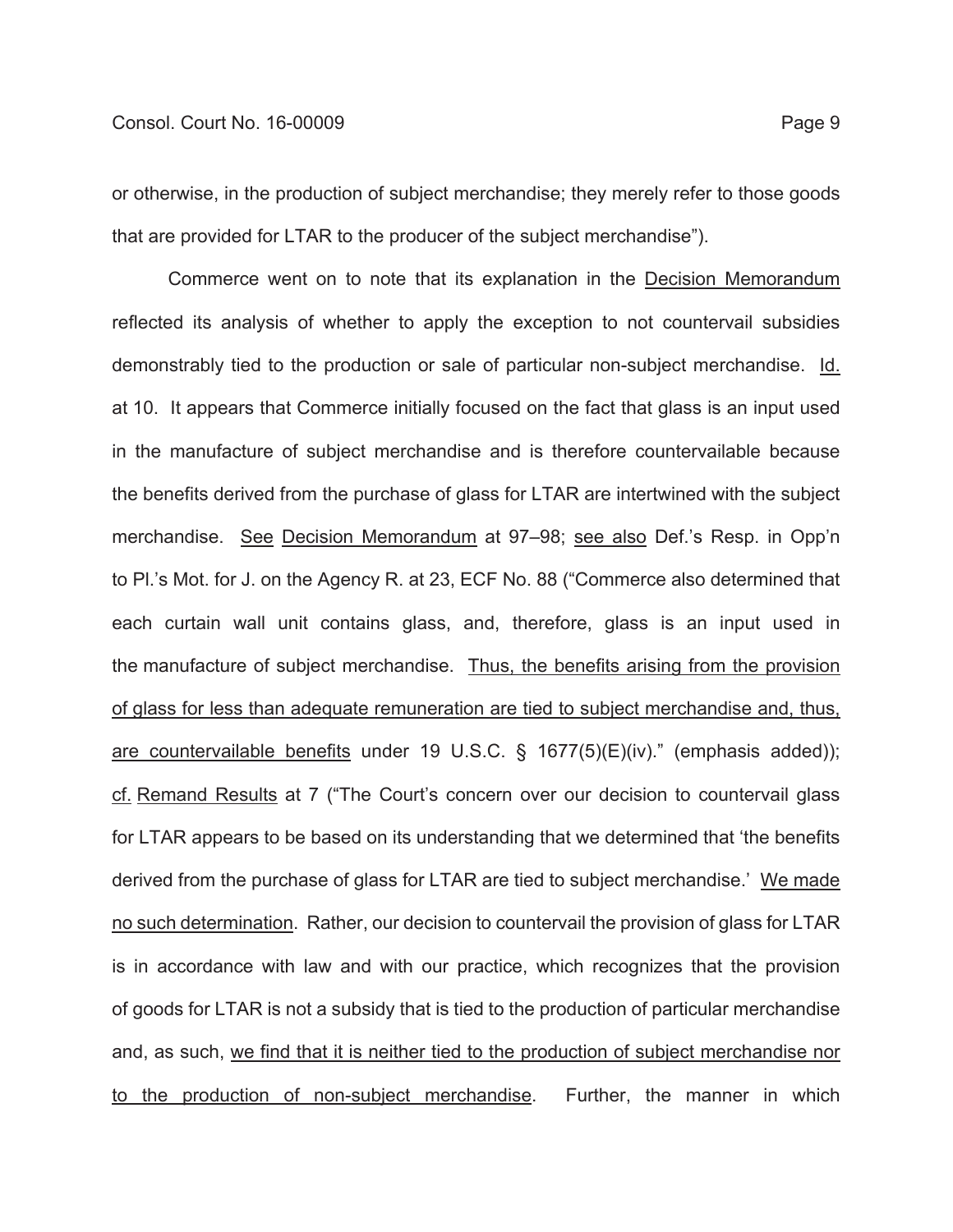our determination of the respondents' respective net subsidy rates is applied, i.e., when duties are assessed, gives effect to the scope of the Orders." (emphasis added)).

In the remand, Commerce re-examined and reaffirmed its decision to countervail the provision of glass for LTAR, explaining that the "provision of goods for LTAR is not a subsidy that is tied to the production of particular merchandise" and that the provision of glass for LTAR to respondents "is neither tied to the production of subject merchandise nor to the production of non-subject merchandise." See Remand Results at 7. Commerce further noted that its authority to countervail subsidies under 19 U.S.C.  $\S$  1677(5)(E)(iv) and 19 C.F.R.  $\S$  351.511(a)(1) is not limited to goods that are used in the production of subject merchandise or are themselves subject merchandise. See id. at 8 (explaining that relevant statutory and regulatory provisions enable Commerce to countervail "goods and services" provided for LTAR, and that "[t]he use of the general term 'good' without any modifier indicates that Commerce may consider a broad scope of goods, and not just inputs into the production of subject merchandise or inputs that are themselves subject merchandise").

Commerce explained that it generally countervails all or most goods provided at LTAR, unless a respondent can show that the good was "tied" to non-subject merchandise, meaning that the subsidized good was purchased with an intent for its dedicated use in the production of non-subject merchandise. See Remand Results at 10–11 ("Under its longstanding 'tying' methodology, Commerce may find that a subsidy is tied to a particular product, or other subset of the company's operations, where there is clear and robust information showing the subsidy was in fact tied at the point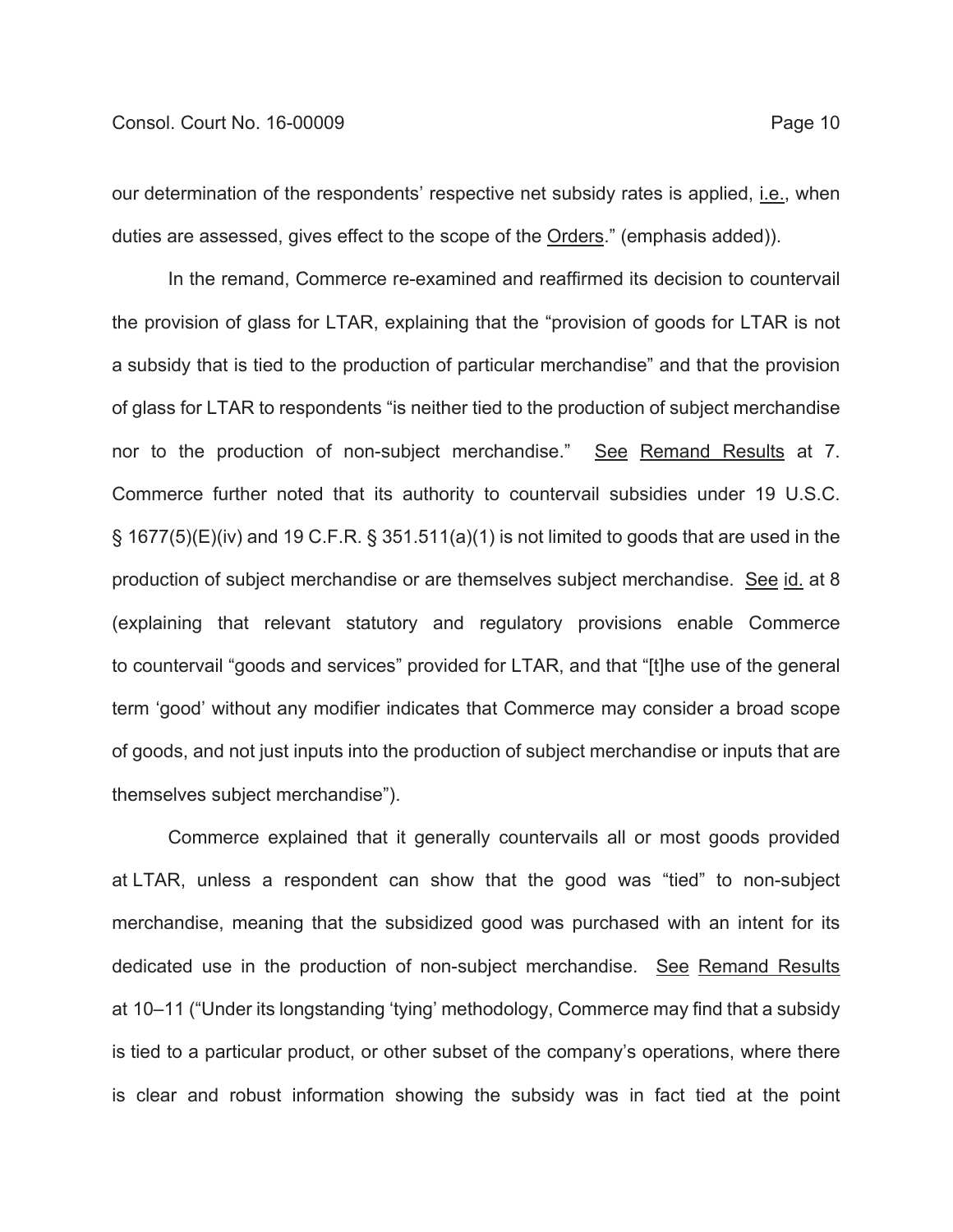of bestowal; otherwise, the subsidy is "untied" and benefits the company's overall operations."); id. at 18 ("Absent substantive evidence of 'tying,' Commerce's practice has been to treat the subsidy as 'untied' and attribute the subsidy to the company's overall production pursuant to subsection 351.525(b)(3)."). Here, Commerce found that the record did not establish that the subsidized glass purchases were "tied" to non-subject merchandise, and consequently included the glass purchased for LTAR in its subsidy analysis. See id. at 11, 21 ("In the instant review, the record contained no evidence, at the time of the bestowal of the glass, *i.e.*, a point prior to or concurrent with the provision of the glass, that established an intentional restriction of the subsidy to non-subject

merchandise.").

#### **2. Analysis**

Plaintiffs argue that Commerce based its determination on a finding that glass was an input for subject merchandise and not whether the benefit was tied to non-subject merchandise. See Jangho Comments at 6 ("The Department did not base its determination on a finding that the benefits were not tied to non-subject merchandise, i.e., glass. The Department based its determination on a finding that glass was an input for subject merchandise."). Plaintiffs further maintain that the record demonstrates that the subsidized glass was "tied to non-subject merchandise." Id. at 7. Plaintiffs therefore conclude that "the facts of this case and Court's [decision in Taizhou I] require the Department to treat glass subsidies as tied to non-subject merchandise." See id. at 9. The court does not agree.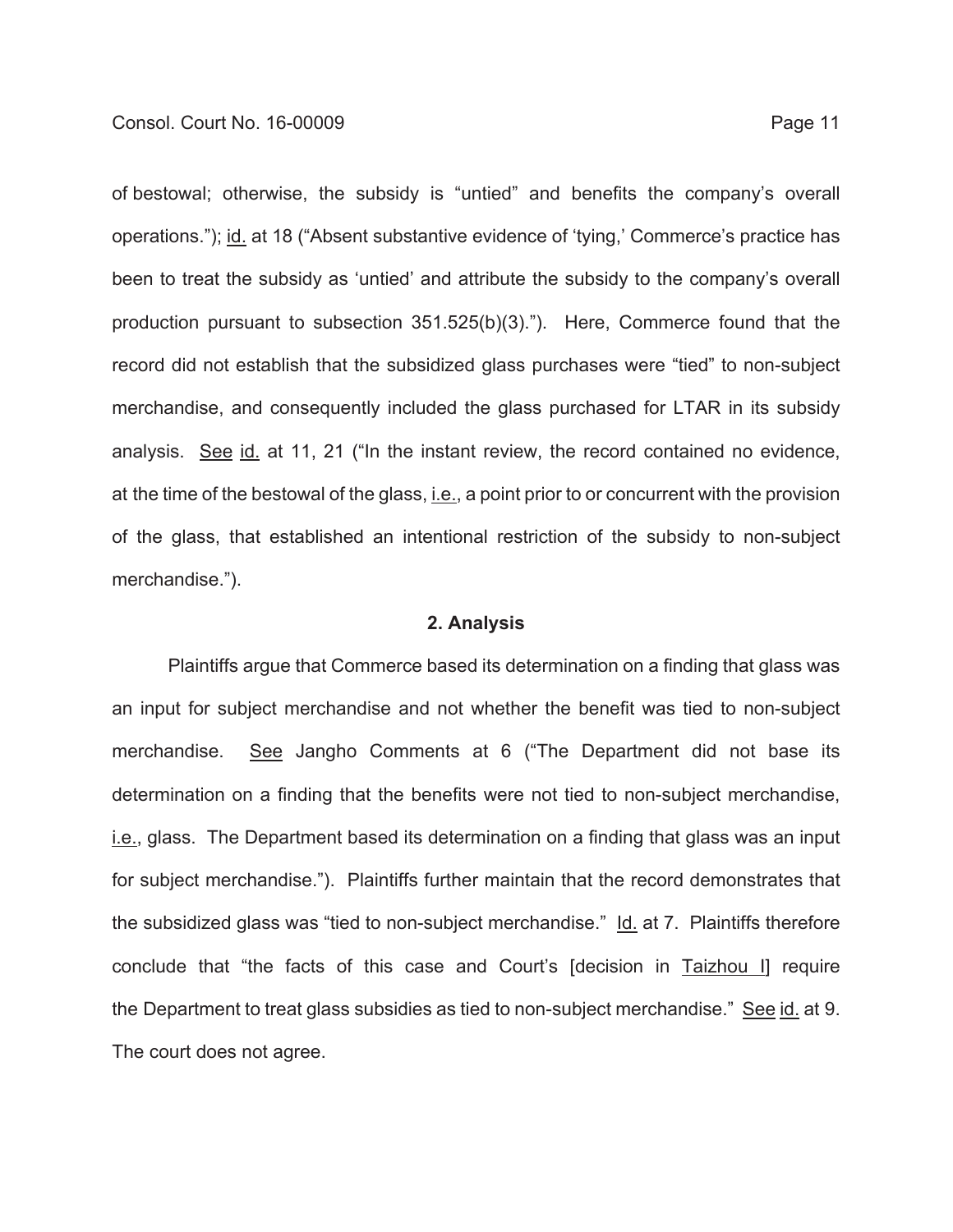Plaintiffs' initial argument consists largely of conclusory statements. See id. at 7 ("There is also no reasonable basis in the record for concluding that the subsidies bestowed by the provision of glass at LTAR are not tied to non-subject merchandise. The Department now apparently agrees that glass is not an input for aluminum extrusions. Thus, LTAR glass purchases are not tied to the production of aluminum extrusions."). The consequence is that Plaintiffs have failed to engage with Commerce's clarification of its analysis and further explanation set forth in the Remand Results. Commerce explained that the relevant regulatory and statutory provisions—19 U.S.C. §§ 1677(5) & (5A), as well as 19 C.F.R. §§ 351.503 & 351.511—allow Commerce to countervail goods provided to respondents at LTAR, and that these provisions "do not require that the goods provided for LTAR be used, exclusively or otherwise, in the production of subject merchandise." Remand Results at 9. Commerce noted that limiting its authority to countervail subsidies to only direct inputs of subject merchandise, as urged by Plaintiffs, "would create a loophole that would undermine the intent of the countervailing duty law by preventing Commerce from addressing the injury resulting from the provision of subsidies by foreign governments via goods that benefit the general operation of a producer." Id. at 10. Commerce further explained that it has consistently countervailed the provision for LTAR of goods, concluding that "inputs obtained for LTAR could be countervailed, even when the inputs were not used in the production of the subject merchandise." Id. at 9 (citing Circular Welded Austenitic Stainless Pressure Pipe from the People's Republic of China, 74 Fed. Reg. 4,936 (Dep't of Commerce Jan. 28,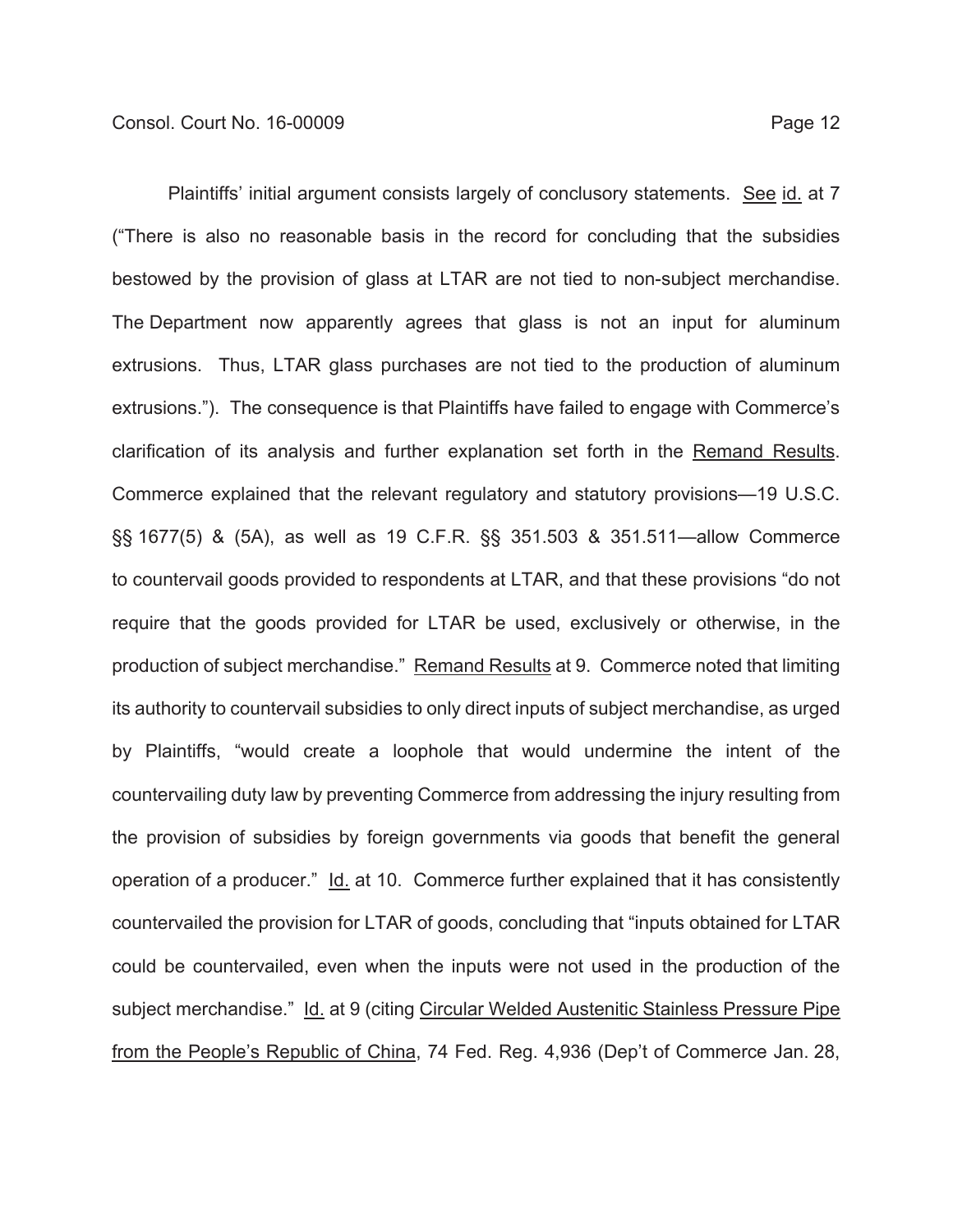2009) (final affirm. CVD determ.), and accompanying Issues and Decision Memorandum at 18).

Additionally, Plaintiffs' argument that there is no reasonable basis in the record to conclude that the subsidized glass purchases are not tied to non-subject merchandise flips the burden of proof. It is Plaintiffs' obligation to put information on the record that would provide a basis for Commerce to reach Plaintiffs' desired conclusion, namely that the subsidized glass purchases were dedicated to use in the production of "non-subject merchandise" leading Commerce to exclude those subsidies from its benefits analysis. See Tianjin Wanhua Co. v. United States, 40 CIT \_\_\_, \_\_\_, 179 F. Supp. 3d 1062, 1071 (2016) (noting that plaintiff must demonstrate that its preferred evidentiary finding is "the one and only reasonable" outcome on the administrative record, "not simply that [its preferred finding] may have constituted another possible reasonable choice").

As noted above, Plaintiffs point to nothing in the record demonstrating that their subsidized glass purchases were tied to non-subject merchandise. Plaintiffs do not identify any non-subject merchandise to which the glass may have been "tied." See Jangho Comments at 5 (arguing that benefit of "LTAR glass purchases" was "tied to non-subject merchandise, i.e., glass"). Commerce found that Jangho's purchases of glass for LTAR were not designated for a certain subset of its production (*i.e.*, non-subject merchandise) when it purchased the glass. See Remand Results at 22 ("Jangho also argues that its subsidies based on purchases of glass for LTAR were directly tied to sales of glass by Jangho. However, as Jangho states, it sold curtain wall units, which are subject to the CVD Order on aluminum extrusions, and which included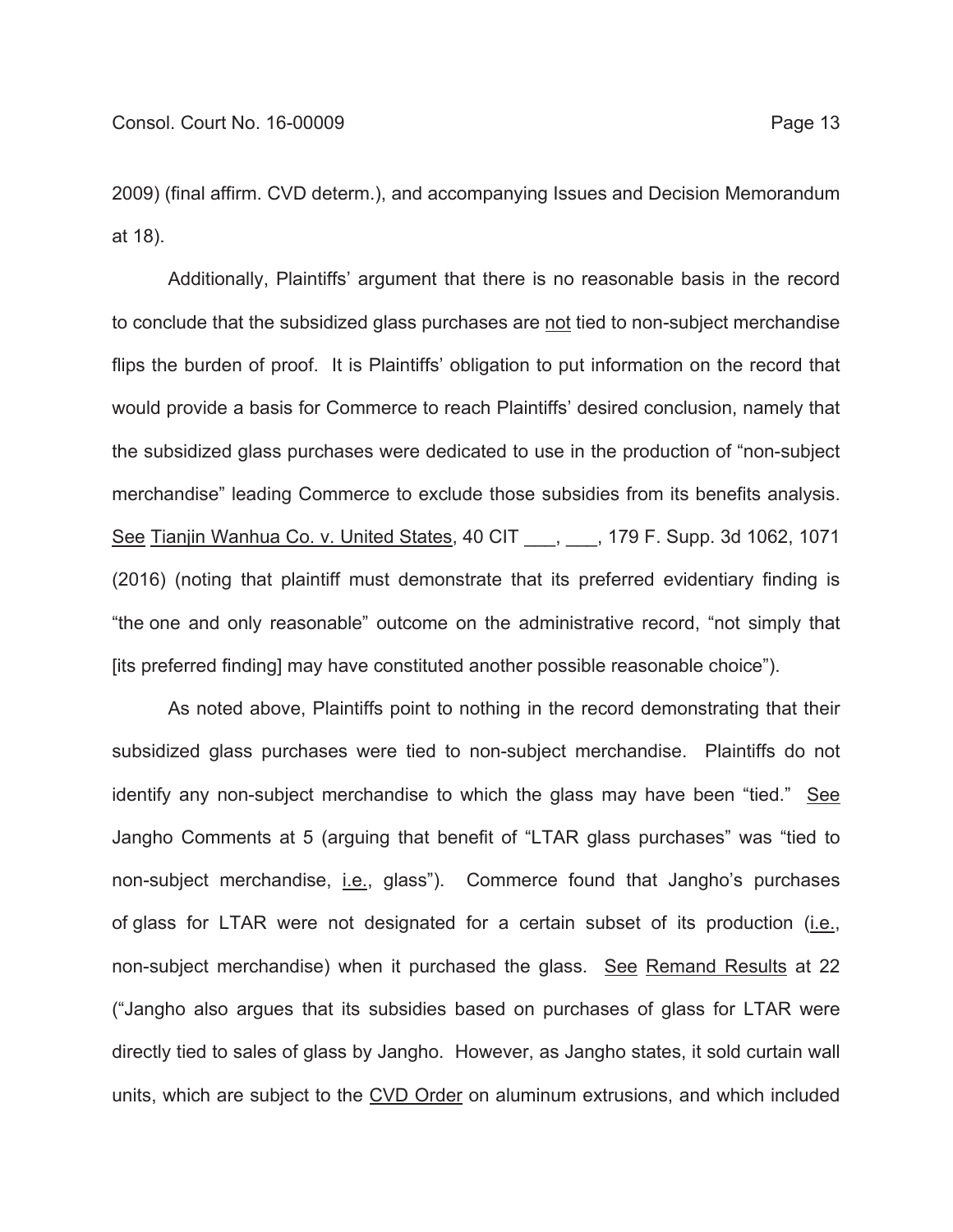glass as a component; Jangho did not sell glass itself. Even so, we find no merit in Jangho's attempt to claim its glass for LTAR subsidies were tied to particular sales. Commerce makes determinations regarding the tying of subsidies based on record evidence showing the express intent for the use of the subsidy in a specified subset of a company's production, and the record of this proceeding includes no evidence establishing that Jangho's purchases of glass for LTAR were designated for a certain subset of its production when it purchased the glass."). After assessing the record as a whole, Commerce determined that Plaintiffs failed to establish tying of the subsidy to non-subject merchandise, and therefore reaffirmed its determination to countervail respondents' purchases of glass for LTAR. See Remand Results at 11. Given this,

the court concludes that Commerce's analysis and determination are reasonable.

Next, the court turns to Plaintiffs' contention that the Remand Results do not comply with Taizhou I, which directed Commerce to "give effect to the Order's language excluding 'non-aluminum extrusion components of subassemblies' from the scope of the order." See Jangho Comments at 3; see also id. at 9 (arguing that "the facts of this case and Court's original judgment require the Department to treat glass subsidies as tied to non-subject merchandise"). Plaintiffs' arguments ignore the fact that the standard for the court's review is whether Commerce's decision-making is reasonable given the circumstances provided by the record as a whole, not whether the agency "complied with the court's order." See 19 U.S.C. § 1516a(b)(1)(B)(i). Commerce's initial explanation concluded that "a curtain wall unit is subject merchandise, inclusive of aluminum extrusions, glass, and all other components." See Decision Memorandum at 100.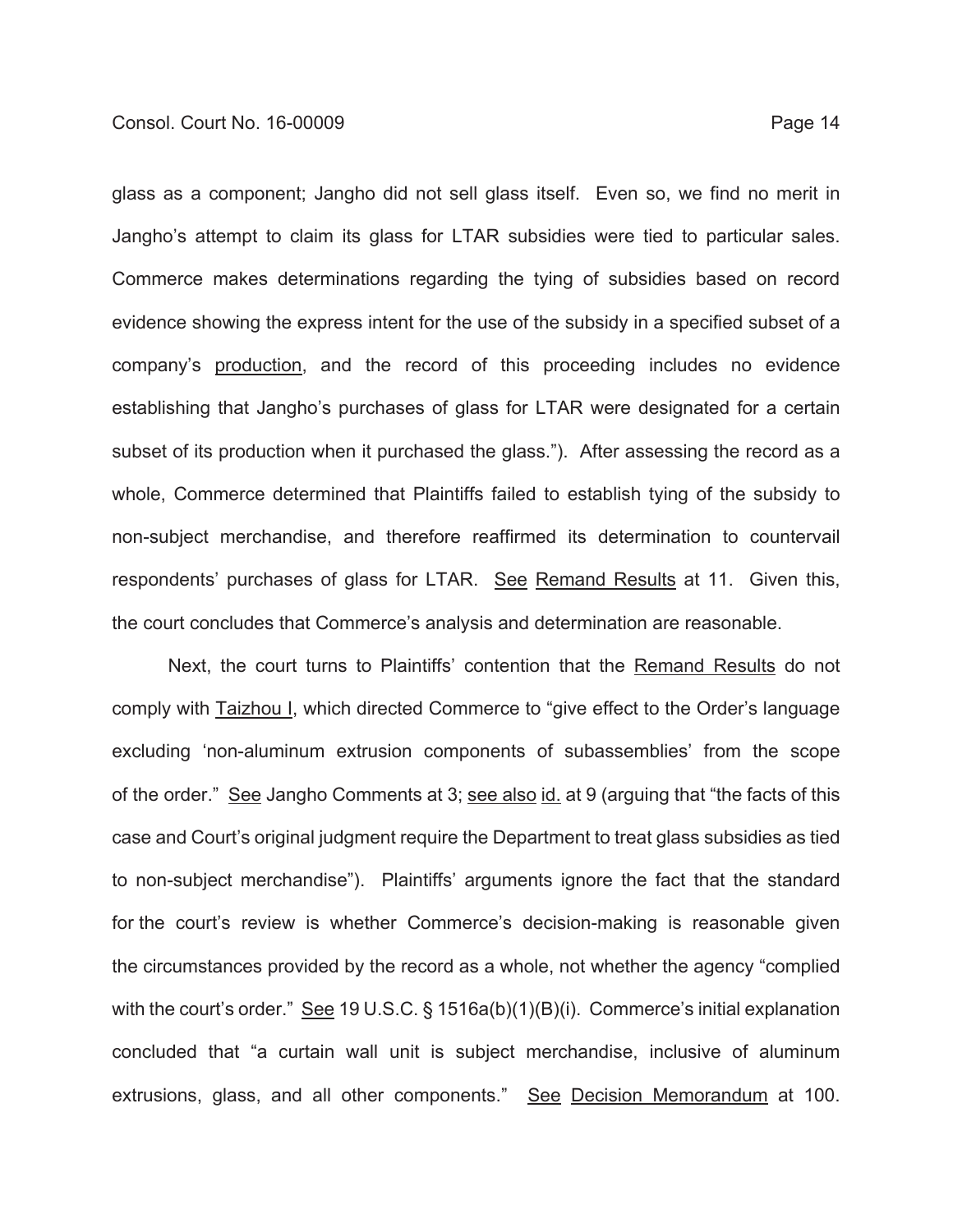Based on that, Commerce determined that glass is a subsidized input included in a curtain wall unit that is subject merchandise under the CVD Order. Id. at 98. As stated previously, the court could not understand how Commerce's limited analysis and explanation in the Decision Memorandum, and as defended in Defendant's Response in Opposition to Plaintiff's Motion for Judgment on the Agency Record, ECF No. 88, did not contravene the plain language of the CVD Order. See supra at pp. 6–9; Taizhou I, 44 CIT at  $\phantom{0}$ , 475 F. Supp. 3d at 1311. Accordingly, the court directed Commerce to "give effect to the CVD Order's language excluding non-aluminum extrusion components of subassemblies from the scope of the order." Id.

Although the court "remand[ed] this issue for Commerce to correct its analysis of the non-aluminum extrusion components of the curtain wall units," see id., Plaintiffs' challenge to the Remand Results focuses solely on a narrow reading of the language in the court's remand order rather than the substance of the Remand Results. Plaintiffs contend that Commerce's "remand results clearly do not comply" with the court's remand order and the further explanation "does not give effect to clear scope of language of the CVD Order." See Jangho Comments at 3. On remand, however, Commerce provided a more thorough explanation as to how and why its decision to countervail subsidized glass was in accordance with the statutory scheme and did not violate the language of the CVD Order. See Remand Results at 7-12 ("even though Commerce's subsidy analysis includes benefits received through the provision of glass for LTAR, the calculation by U.S. Customs and Border Protection (CBP) of the respondents' duty liability is based solely on the entered value of the aluminum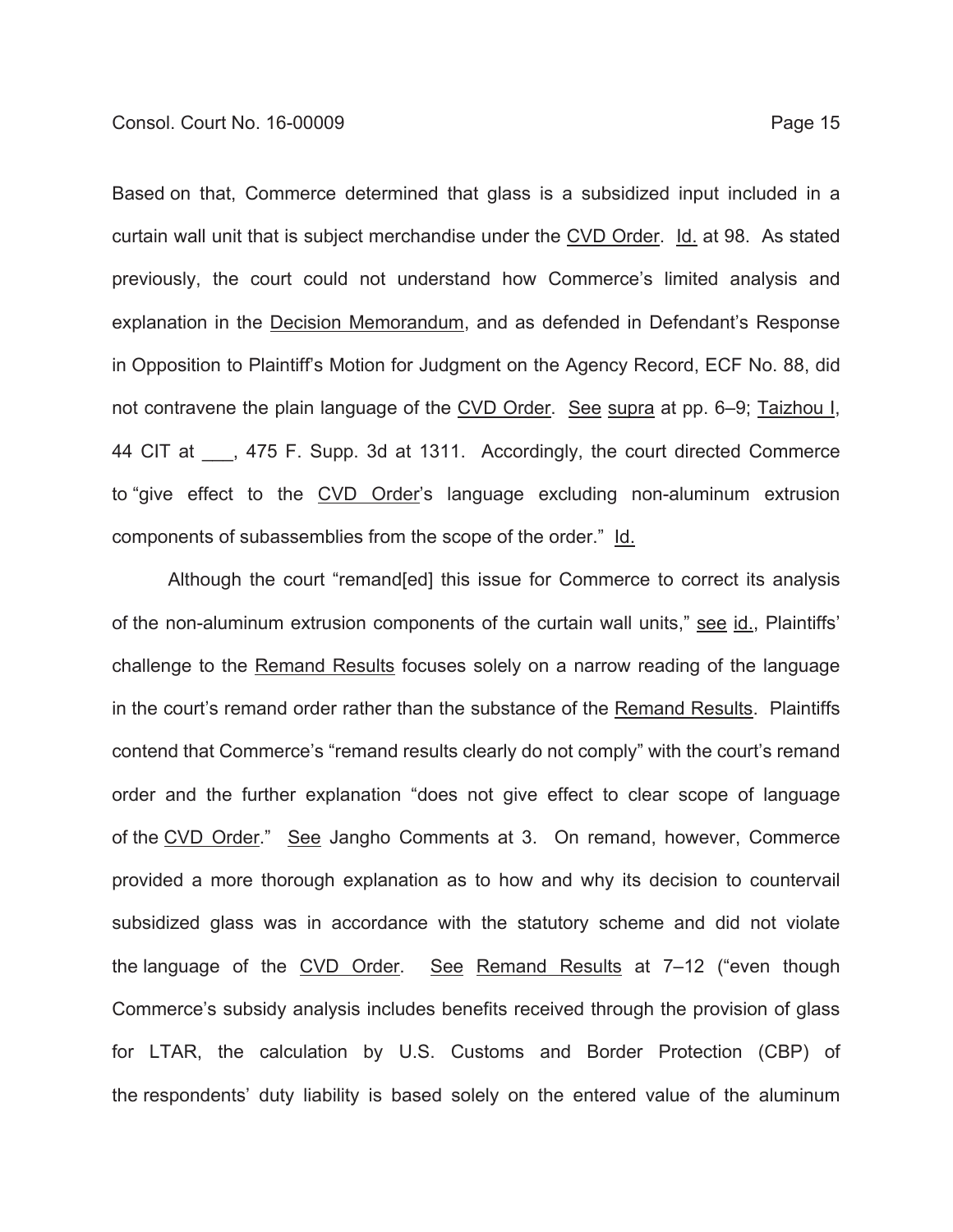extrusions subject to the Orders. Therefore, the liability is calculated based solely on the value of the aluminum extrusion components included in the curtain wall unit, exclusive of the value of the glass and any other non-aluminum extrusion[] components, when the respective values and necessary information are reported to CBP.").

Alternatively, Plaintiffs argue that even if the court reaches the merits of Commerce's remand redetermination, the court should reject the agency or counsel's attempt to substitute a post hoc rationalization of its determination for its actual determination. See Jangho Comments at 4. "The courts may not accept counsel's post hoc rationalizations for agency action … it is well-established that an agency's action must be upheld, if at all, on the basis articulated by the agency itself." See SEC v. Chenery, 332 U.S. 194, 196 (1947). There is a difference between a post hoc rationalization and clarification of the reasoning underlying Commerce's decision-making. Here, Commerce, not its U.S. Department of Justice counsel, clarified and further explained on remand the rationale underlying its original (and continued) determination without resorting to novel arguments or legal interpretations. Therefore, the court does not agree that the Remand Results reflect an impermissible post hoc rationalization of Commerce's initial determinations.

Plaintiffs also contend that the subsidy for glass is "obviously tied to non-subject merchandise" but offer no support for this "obvious" contention. See Jangho Comments at 7. Plaintiffs' comments suggest that Commerce should examine the use and effect of a subsidy to determine whether the subsidy is tied to subject merchandise. See id. at 8 (noting that "the record shows that the purpose of the subsidies was to promote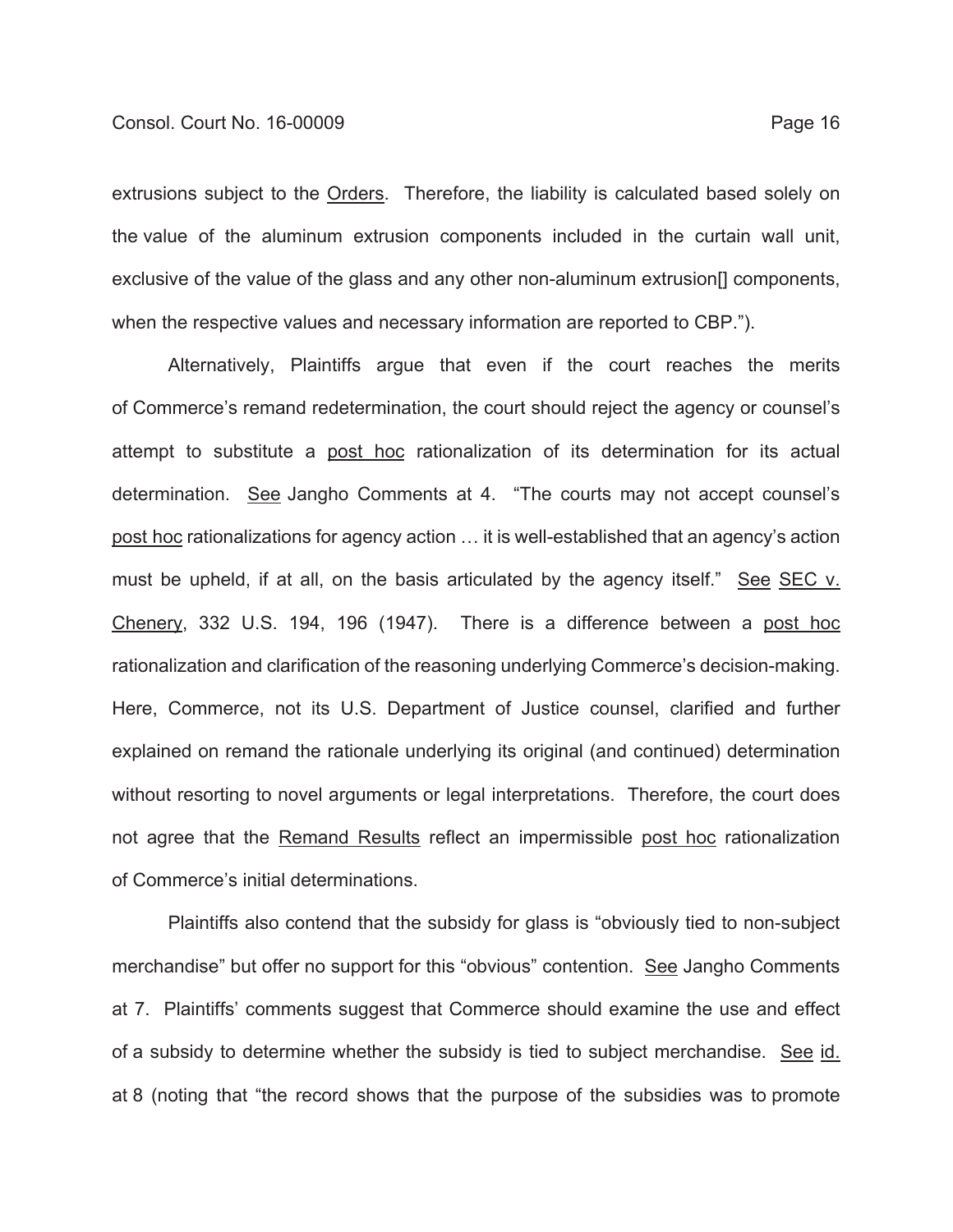the Chinese glass industry" and contending that "[a]ny benefit to glass purchasers was incidental to the purpose of the subsidies."). Commerce refused to conduct such an examination, explaining that "Commerce has a well-established practice of not considering the use and effect of subsidies." Remand Results at 9, 11 (citing Certain Steel Nails from the Sultanate of Oman, 80 Fed. Reg. 28,958 (Dep't of Commerce May 20, 2015) (final negative CVD determ.), and accompanying Issues & Decision Memorandum at 15). Plaintiffs offer nothing to demonstrate that Commerce's practice is unreasonable. See generally Jangho Comments.

Commerce likewise rejected Jangho's argument that "the provision of glass for LTAR subsidies are, 'by their very nature,' tied to glass at the point of bestowal." Remand Results at 21. As Commerce explained, "to the extent Jangho is arguing that the subsidy is tied to non-subject merchandise based simply on the input for which the subsidy is provided (*i.e., glass*), Jangho misunderstands Commerce's regulations and practice regarding the tying of subsidies. Commerce makes determinations regarding the tying of subsidies based on record evidence showing the express intent for the use of the subsidy in a specified subset of a company's production, not based on what Jangho refers to as the 'very nature' of the subsidy." See id. at 21 (internal citations omitted). Commerce found that "there is no information on the record, such as an executed contract or an agreement with express language, establishing that Jangho's purchases of glass for LTAR were designated for a certain subset of its production when it purchased the glass." Id. Accordingly, the court sustains as reasonable both Commerce's finding that the glass subsidies at issue were not "tied" to non-subject merchandise, as well as